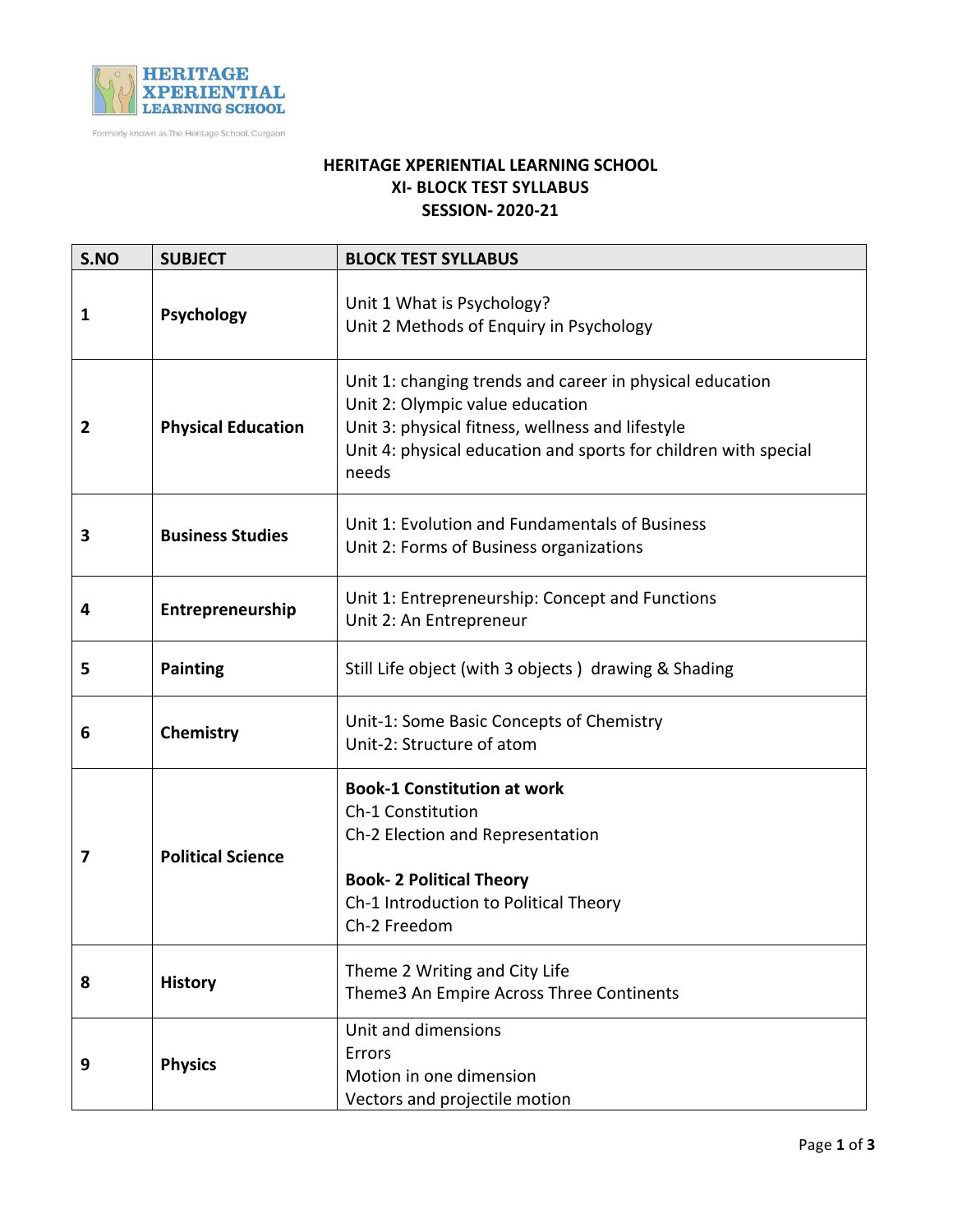| 10 | <b>Mathematics</b> | 1. Sets<br>2. Principal of mathematical induction<br>3. Sequences and series<br>4. Trigonometric functions                                                                                                                                                                                                                                                                                                                                                                                            |
|----|--------------------|-------------------------------------------------------------------------------------------------------------------------------------------------------------------------------------------------------------------------------------------------------------------------------------------------------------------------------------------------------------------------------------------------------------------------------------------------------------------------------------------------------|
| 11 | Sociology          | Ch-1 Sociology and Society,<br>Ch-2 Terms, Concepts and their use in Sociology<br>Ch-5 Doing Sociology: Research Method                                                                                                                                                                                                                                                                                                                                                                               |
| 12 | <b>Biology</b>     | Unit- Cell- Structure and Function<br>Chapters:<br>Cell unit of life<br><b>Bio molecules</b><br>Cell cycle and cell division                                                                                                                                                                                                                                                                                                                                                                          |
| 13 | <b>Economics</b>   | Part A: Statistics for Economics<br><b>Unit 1: Introduction</b><br>Ch 1 - Economics: An introduction<br>Ch 2 - Meaning, Scope and Importance of Statistics<br>Unit 2: Collection, Organisation and Presentation of Data<br>Ch 3 - Collection of data<br>Ch 4 - Organisation of data<br>Ch 5 - Tabular Presentation<br>Ch 6 - Diagrammatic Presentation<br>Ch 7 - Graphic Presentation<br><b>Unit 3: Statistical Tools and Interpretation</b><br>Ch 8 - Measures of Central Tendency - Arithmetic Mean |
| 14 | <b>Accountancy</b> | 1. Introduction to Accounting<br>2. Basic Accounting Terms<br>3. Theory Base of Accounting<br>4. Bases of Accounting<br>5. Accounting Equation<br>6. Accounting Procedure - Rules of Debit and Credit<br>7. Journal<br>8. Ledger                                                                                                                                                                                                                                                                      |